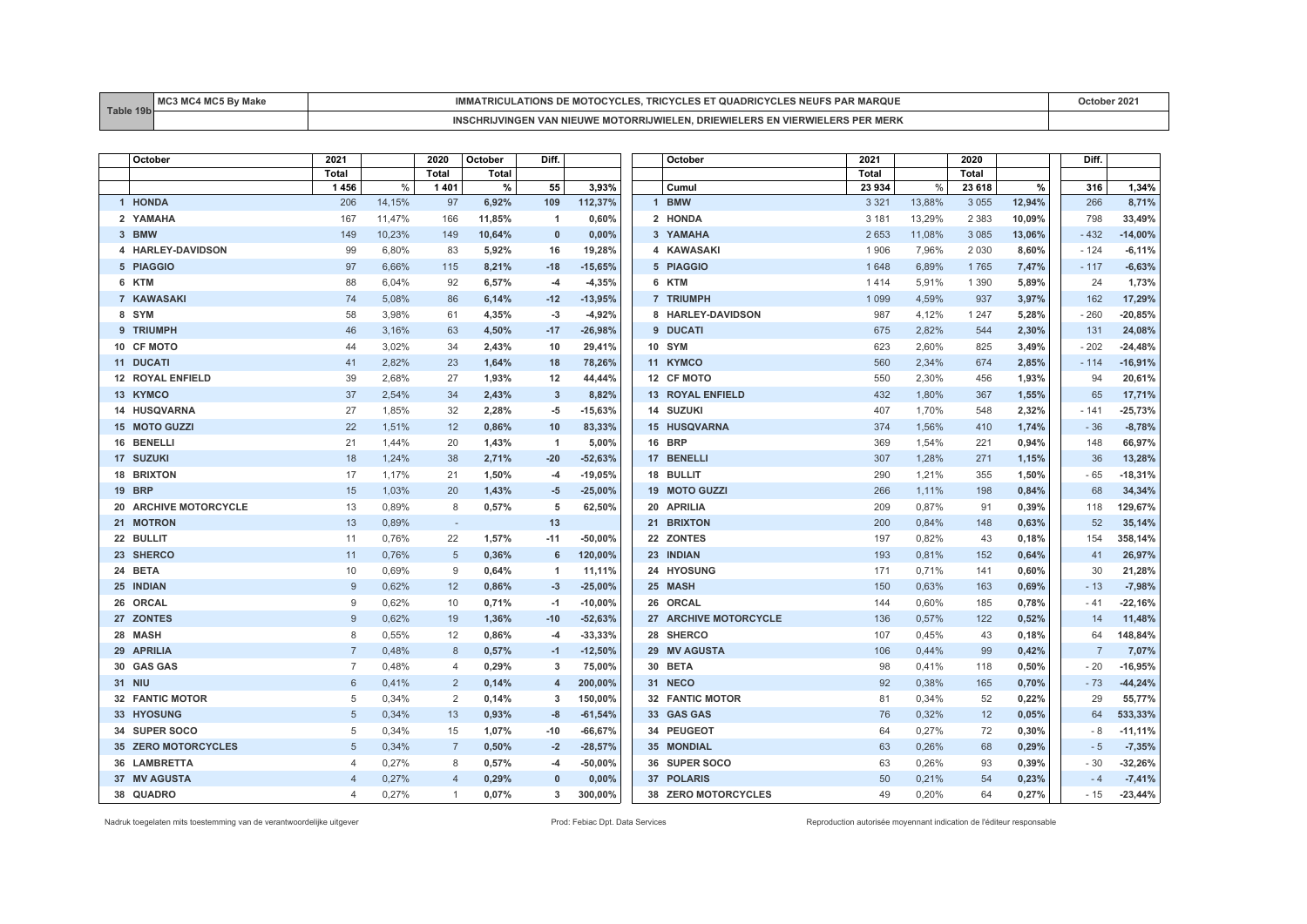|    | MC3 MC4 MC5 By Make<br>IMMATRICULATIONS DE MOTOCYCLES, TRICYCLES ET QUADRICYCLES NEUFS PAR MARQUE<br>Table 19b |                |       |                          |         |                |                  |  |                           |                | October 2021 |                          |       |                |           |
|----|----------------------------------------------------------------------------------------------------------------|----------------|-------|--------------------------|---------|----------------|------------------|--|---------------------------|----------------|--------------|--------------------------|-------|----------------|-----------|
|    | INSCHRIJVINGEN VAN NIEUWE MOTORRIJWIELEN, DRIEWIELERS EN VIERWIELERS PER MERK                                  |                |       |                          |         |                |                  |  |                           |                |              |                          |       |                |           |
|    | October                                                                                                        | 2021           |       | 2020                     | October | Diff.          |                  |  | October                   | 2021           |              | 2020                     |       | Diff.          |           |
|    |                                                                                                                | Total          |       | Total                    | Total   |                |                  |  |                           | Total          |              | Total                    |       |                |           |
|    |                                                                                                                | 1456           | %     | 1401                     | %       | 55             | 3,93%            |  | Cumul                     | 23 934         | $\%$         | 23 618                   | $\%$  | 316            | 1,34%     |
|    | 39 SEGWAY                                                                                                      | $\overline{4}$ | 0,27% |                          |         | $\overline{4}$ |                  |  | 39 MOTRON                 | 41             | 0,17%        |                          |       | 41             |           |
|    | 40 VOGE                                                                                                        | $\overline{4}$ | 0,27% | $\mathbf{1}$             | 0,07%   | 3              | 300,00%          |  | 40 VOGE                   | 38             | 0,16%        | 6                        | 0,03% | 32             | 533,33%   |
| 41 | <b>MONDIAL</b>                                                                                                 | $\mathcal{R}$  | 0,21% | 3                        | 0,21%   | $\mathbf{0}$   | 0,00%            |  | 41 LAMBRETTA              | 37             | 0,15%        | 51                       | 0,22% | $-14$          | $-27,45%$ |
| 42 | <b>NECO</b>                                                                                                    | 3              | 0,21% | 2                        | 0,14%   | 1              | 50,00%           |  | 42 NIU                    | 36             | 0,15%        | 60                       | 0,25% | $-24$          | $-40,00%$ |
|    | 43 PEUGEOT                                                                                                     | 3              | 0,21% | 3                        | 0,21%   | $\mathbf{0}$   | 0,00%            |  | 43 SEGWAY                 | 26             | 0,11%        | $\sim$                   |       | 26             |           |
|    | 44 POLARIS                                                                                                     | 3              | 0,21% | 5                        | 0,36%   | -2             | $-40,00\%$       |  | 44 ZHENHUA                | 26             | 0,11%        | 50                       | 0,21% | $-24$          | $-48,00%$ |
|    | 45 QUADDY                                                                                                      | 3              | 0,21% | $\overline{2}$           | 0,14%   | $\overline{1}$ | 50,00%           |  | 45 EAGLE                  | 21             | 0,09%        | 19                       | 0,08% | $\overline{2}$ | 10,53%    |
|    | <b>46 SAKURA</b>                                                                                               | 3              | 0.21% |                          |         | 3              |                  |  | 46 JTC                    | 20             | 0.08%        | 20                       | 0,08% | $\mathbf 0$    | 0,00%     |
| 47 | <b>ENERGICA</b>                                                                                                | $\overline{2}$ | 0,14% | $\sim$                   |         | $\overline{2}$ |                  |  | 47 QUADRO                 | 19             | 0,08%        | 94                       | 0,40% | $-75$          | $-79,79%$ |
| 48 | <b>JTC</b>                                                                                                     | $\overline{2}$ | 0,14% | $\overline{2}$           | 0,14%   | 0              | 0,00%            |  | 48 RIEJU                  | 19             | 0,08%        | 4                        | 0,02% | 15             | 375,00%   |
| 49 | <b>TRS</b>                                                                                                     | $\overline{2}$ | 0,14% | $\mathbf{1}$             | 0,07%   | $\mathbf{1}$   | 100,00%          |  | 49 HORWIN                 | 18             | 0.08%        | 17                       | 0,07% | $\overline{1}$ | 5,88%     |
|    | 50 ARIIC                                                                                                       | -1             | 0,07% | $\overline{\phantom{a}}$ |         | 1              |                  |  | 50 MALAGUTI               | 18             | 0,08%        | 47                       | 0,20% | $-29$          | $-61,70%$ |
|    | <b>51 CHANG JIANG</b>                                                                                          | $\overline{1}$ | 0,07% | $\mathbf{1}$             | 0,07%   | $\mathbf{0}$   | 0,00%            |  | 51 WLIE                   | 17             | 0,07%        | 39                       | 0,17% | $-22$          | $-56,41%$ |
|    | 52 DOFEM                                                                                                       | $\overline{1}$ | 0,07% |                          |         | 1              |                  |  | 52 SILENCE                | 15             | 0,06%        | 10                       | 0,04% | 5              | 50,00%    |
|    | 53 ELECTRA                                                                                                     |                | 0,07% | $\overline{2}$           | 0,14%   | $-1$           | $-50,00%$        |  | 53 SKYTEAM                | 15             | 0,06%        | 31                       | 0,13% | $-16$          | $-51,61%$ |
| 54 | <b>ELECTRIC MOTION</b>                                                                                         | $\overline{1}$ | 0,07% | $\sim$                   |         | 1              |                  |  | 54 RENAULT                | 14             | 0,06%        | 25                       | 0,11% | $-11$          | $-44,00%$ |
| 55 | <b>ERIDER</b>                                                                                                  | $\overline{1}$ | 0,07% | $\mathbf{1}$             | 0,07%   | $\mathbf{0}$   | 0,00%            |  | 55 TM RACING              | 14             | 0,06%        | 17                       | 0,07% | $-3$           | $-17,65%$ |
|    | 56 GOUPIL                                                                                                      | $\overline{1}$ | 0,07% | $\sim$                   |         | 1              |                  |  | 56 GARIA                  | 13             | 0,05%        | 11                       | 0,05% | $\overline{c}$ | 18,18%    |
| 57 | <b>JIAYUAN</b>                                                                                                 | $\overline{1}$ | 0,07% | $\sim$                   |         | $\mathbf{1}$   |                  |  | 57 SWM                    | 12             | 0,05%        | 18                       | 0,08% | $-6$           | $-33,33%$ |
| 58 | <b>MONTESA</b>                                                                                                 | $\overline{1}$ | 0,07% |                          |         | 1              |                  |  | 58 GOUPIL                 | 11             | 0,05%        | 3                        | 0,01% | 8              | 266,67%   |
|    | 59 RENAULT                                                                                                     |                | 0,07% | $\mathbf{1}$             | 0,07%   | $\mathbf{0}$   | 0,00%            |  | 59 ENERGICA               | 10             | 0,04%        | $\overline{2}$           | 0,01% | 8              | 400,00%   |
|    | 60 SILENCE                                                                                                     | -1             | 0,07% | $\overline{7}$           | 0,50%   | -6             | $-85,71%$        |  | 60 ELECTRIC MOTION        | 9              | 0,04%        | $\overline{4}$           | 0,02% | 5              | 125,00%   |
|    | 61 SKYTEAM                                                                                                     |                | 0,07% |                          |         | $\mathbf{1}$   |                  |  | 61 MAGPOWER               | 9              | 0,04%        | 16                       | 0,07% | $-7$           | $-43,75%$ |
|    | 62 VENT                                                                                                        | $\overline{1}$ | 0,07% | 2                        | 0,14%   | $-1$           | $-50,00\%$       |  | 62 SAKURA                 | 9              | 0,04%        | 6                        | 0,03% | 3              | 50,00%    |
|    | 63 ZHENHUA                                                                                                     |                | 0,07% | $\overline{2}$           | 0,14%   | $-1$           | $-50,00%$        |  | 63 VENT                   | 9              | 0,04%        | 35                       | 0,15% | $-26$          | $-74,29%$ |
|    | 64 2TWENTY                                                                                                     |                |       |                          |         |                |                  |  | 64 KSR MOTO               | 8              | 0,03%        | 30                       | 0,13% | $-22$          | $-73,33%$ |
|    | 65 ADDAX                                                                                                       |                |       |                          |         |                |                  |  | 65 ERIDER                 | $\overline{7}$ | 0,03%        | $\overline{7}$           | 0,03% | $\mathbf{0}$   | 0,00%     |
|    | 66 AEON                                                                                                        |                |       |                          |         |                |                  |  | 66 QUADDY                 | $\overline{7}$ | 0,03%        | 11                       | 0,05% | $-4$           | $-36,36%$ |
|    | 67 AGM                                                                                                         |                |       |                          |         |                |                  |  | 67 BOOM                   | 6              | 0,03%        | $\overline{4}$           | 0,02% | $\overline{2}$ | 50,00%    |
|    | 68 AIDEA                                                                                                       |                |       |                          |         |                |                  |  | <b>68 FRISIAN MOTORS</b>  | 6              | 0,03%        | $\overline{\phantom{a}}$ |       | 6              |           |
|    | 69 AJP                                                                                                         |                |       |                          |         |                |                  |  | 69 SUNRA                  | 6              | 0,03%        | $\sim$                   |       | 6              |           |
|    | 70 ALFA SCOOTERS                                                                                               |                |       |                          |         |                |                  |  | <b>70 TRS</b>             | 6              | 0,03%        | 11                       | 0,05% | - 5            | $-45,45%$ |
|    | 71 APGMOTO                                                                                                     |                |       | $\mathbf{1}$             | 0,07%   | $-1$           | $-100,00\%$      |  | 71 URAL                   | 6              | 0,03%        | 8                        | 0,03% | $-2$           | $-25,00%$ |
|    | 72 ARCTIC CAT                                                                                                  |                |       |                          |         |                |                  |  | <b>72 KUMPAN ELECTRIC</b> | 5              | 0,02%        | $\sim$                   |       | 5              |           |
|    | 73 ASIAWING                                                                                                    |                |       |                          |         |                |                  |  | 73 VANDERHALL             | 5              | 0,02%        | $\overline{7}$           | 0,03% | $-2$           | $-28,57%$ |
|    | 74 ASKOLL                                                                                                      |                |       |                          |         |                |                  |  | 74 CAN-AM                 | $\overline{4}$ | 0,02%        | 49                       | 0,21% | - 45           | $-91,84%$ |
|    | <b>75 BARTON</b>                                                                                               |                |       | 1                        | 0,07%   |                | $-1$ $-100,00\%$ |  | <b>75 CHANG JIANG</b>     | $\overline{4}$ | 0,02%        | 3                        | 0,01% | 1              | 33,33%    |
|    | <b>76 BLITZ MOTORS</b>                                                                                         |                |       |                          |         |                |                  |  | 76 DAYI MOTOR             | $\overline{4}$ | 0,02%        |                          |       | $\overline{4}$ |           |
|    | 77 BOMBARDIER                                                                                                  |                |       |                          |         |                |                  |  | 77 JIAJUE                 | $\overline{4}$ | 0,02%        | $\sim$                   |       | $\overline{4}$ |           |

Nadruk toegelaten mits toestemming van de verantwoordelijke uitgever entered enter enter enter a metaleur enter autorisée Prod: Febiac Dpt. Data Services Reproduction autorisée moyennant indication de l'éditeur responsable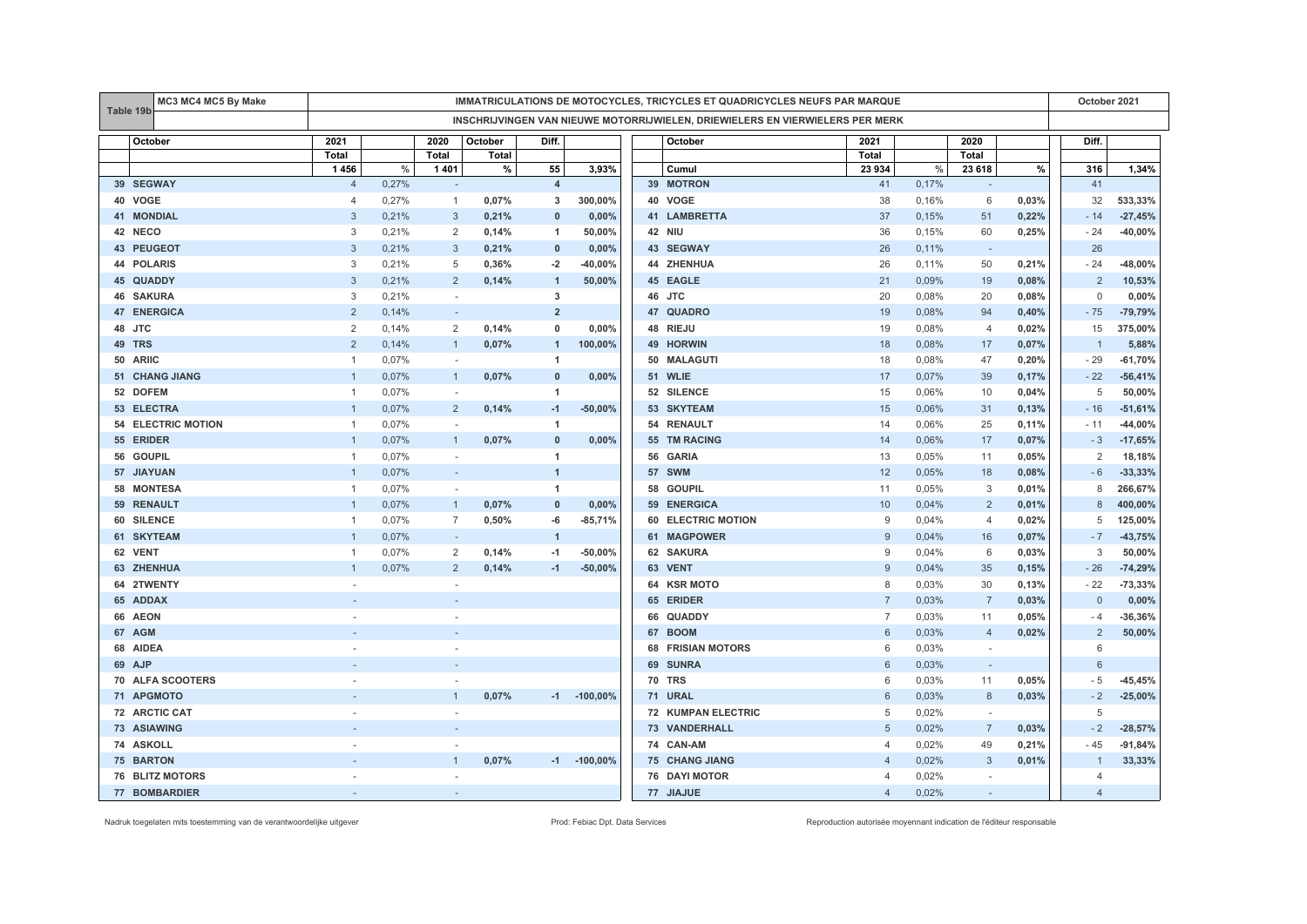|                                | MC3 MC4 MC5 By Make<br>IMMATRICULATIONS DE MOTOCYCLES, TRICYCLES ET QUADRICYCLES NEUFS PAR MARQUE<br>Table 19b |              |                          |         |       |                  |        |                                                                               |                |       | October 2021             |       |                |           |
|--------------------------------|----------------------------------------------------------------------------------------------------------------|--------------|--------------------------|---------|-------|------------------|--------|-------------------------------------------------------------------------------|----------------|-------|--------------------------|-------|----------------|-----------|
|                                |                                                                                                                |              |                          |         |       |                  |        | INSCHRIJVINGEN VAN NIEUWE MOTORRIJWIELEN, DRIEWIELERS EN VIERWIELERS PER MERK |                |       |                          |       |                |           |
| October                        |                                                                                                                | 2021         | 2020                     | October | Diff. |                  |        | October                                                                       | 2021           |       | 2020                     |       | Diff.          |           |
|                                |                                                                                                                | <b>Total</b> | <b>Total</b>             | Total   |       |                  |        |                                                                               | <b>Total</b>   |       | <b>Total</b>             |       |                |           |
|                                |                                                                                                                | 1456         | %<br>1401                | $\%$    | 55    | 3,93%            |        | Cumul                                                                         | 23 934         | %     | 23 618                   | $\%$  | 316            | 1,34%     |
| 78 BOOM                        |                                                                                                                |              | $\overline{1}$           | 0,07%   | $-1$  | $-100,00%$       |        | 78 AJP                                                                        | 3              | 0,01% | 3                        | 0,01% | $\mathbf 0$    | 0,00%     |
| 79 BROUGH SUPERIOR             |                                                                                                                |              |                          |         |       |                  |        | 79 E-BROH                                                                     | 3              | 0,01% | $\sim$                   |       | $\mathbf{3}$   |           |
| 80 BTC                         |                                                                                                                |              |                          |         |       |                  |        | 80 ELECTRA                                                                    | 3              | 0,01% | 5                        | 0,02% | $-2$           | $-40,00%$ |
| 81 CAKE                        |                                                                                                                |              |                          |         |       |                  |        | 81 ESTRIMA                                                                    | 3              | 0,01% | $\overline{1}$           | 0,00% | 2              | 200,00%   |
| 82 CAN-AM                      |                                                                                                                |              |                          |         |       |                  |        | 82 HANWAY                                                                     | 3              | 0,01% | 12                       | 0,05% | - 9            | $-75,00%$ |
| 83 CENNTRO                     |                                                                                                                |              | $\overline{1}$           | 0,07%   | $-1$  | $-100,00%$       |        | 83 KL                                                                         | 3              | 0,01% | $\sim$                   |       | $\mathbf{3}$   |           |
| 84 DAELIM                      |                                                                                                                |              | $\overline{4}$           | 0,29%   | -4    | $-100,00\%$      |        | 84 MONTESA                                                                    | 3              | 0,01% | $\overline{7}$           | 0,03% | $-4$           | $-57,14%$ |
| <b>85 DAYI MOTOR</b>           |                                                                                                                |              |                          |         |       |                  |        | 85 TINBOT                                                                     | 3              | 0,01% | $\sim$                   |       | $\mathbf{3}$   |           |
| 86 DOBO                        |                                                                                                                |              | $\sim$                   |         |       |                  |        | 86 TURBHO                                                                     | 3              | 0,01% | 10                       | 0,04% | $-7$           | $-70,00%$ |
| 87 DONGMA                      |                                                                                                                |              | $\overline{a}$           |         |       |                  |        | 87 2TWENTY                                                                    | $\overline{2}$ | 0,01% | $\sim$                   |       | $\overline{2}$ |           |
| 88 EAGLE                       |                                                                                                                |              | $\mathbf{1}$             | 0,07%   | -1    | $-100,00%$       |        | 88 AEON                                                                       | 2              | 0,01% | $\overline{\phantom{a}}$ |       | 2              |           |
| <b>EAGLE MOTORSPORTS</b><br>89 |                                                                                                                |              |                          |         |       |                  |        | 89 BROUGH SUPERIOR                                                            | $\overline{2}$ | 0,01% | 3                        | 0,01% | $-1$           | $-33,33%$ |
| 90 E-BROH                      |                                                                                                                |              |                          |         |       |                  |        | 90 CAKE                                                                       | 2              | 0,01% | $\mathbf{1}$             | 0,00% | 1              | 100,00%   |
| 91 ECCITY MOTOCYCLES           |                                                                                                                |              |                          |         |       |                  |        | 91 REWACO                                                                     | $\overline{2}$ | 0,01% | $\overline{2}$           | 0,01% | $\mathbf{0}$   | 0,00%     |
| 92 EMBUGGY                     |                                                                                                                |              |                          |         |       |                  |        | 92 ROTOM                                                                      | 2              | 0,01% | $\mathbf{1}$             | 0,00% | $\mathbf{1}$   | 100,00%   |
| 93 E-STORY                     |                                                                                                                |              | $\overline{a}$           |         |       |                  |        | 93 TIANYING                                                                   | 2              | 0,01% | 6                        | 0,03% | $-4$           | $-66,67%$ |
| 94 ESTRIMA                     |                                                                                                                |              | $\mathbf{1}$             | 0,07%   | $-1$  | $-100,00\%$      |        | 94 AIDEA                                                                      | $\overline{1}$ | 0,00% | $\sim$                   |       | $\mathbf{1}$   |           |
| 95 FRISIAN MOTORS              |                                                                                                                |              |                          |         |       |                  |        | 95 ARIIC                                                                      | $\overline{1}$ | 0,00% | $\overline{\phantom{a}}$ |       |                |           |
| 96 GARIA                       |                                                                                                                |              |                          |         |       |                  |        | 96 ASKOLL                                                                     | $\overline{1}$ | 0,00% | $\overline{a}$           |       | -1             |           |
| 97 GOES                        |                                                                                                                |              | $\overline{1}$           | 0,07%   |       | $-1$ $-100,00\%$ |        | 97 BLITZ MOTORS                                                               | $\mathbf{1}$   | 0,00% | $\overline{\phantom{a}}$ |       | $\mathbf{1}$   |           |
| 98 GOVECS                      |                                                                                                                |              | ä,                       |         |       |                  |        | 98 BOMBARDIER                                                                 | $\overline{1}$ | 0,00% | 29                       | 0,12% | $-28$          | $-96,55%$ |
| <b>GRIZZLY TRIKES</b><br>99    |                                                                                                                |              |                          |         |       |                  |        | 99 CENNTRO                                                                    | $\overline{1}$ | 0,00% | 3                        | 0,01% | $-2$           | $-66,67%$ |
| <b>HANWAY</b><br>100           |                                                                                                                |              |                          |         |       |                  |        | 100 DOFEM                                                                     | $\overline{1}$ | 0,00% | $\overline{\phantom{a}}$ |       | -1             |           |
| 101 HORWIN                     |                                                                                                                |              |                          |         |       |                  |        | 101 DONGMA                                                                    | $\overline{1}$ | 0,00% | $\sim$                   |       |                |           |
| <b>102 HSUN</b>                |                                                                                                                |              |                          |         |       |                  |        | 102 EMBUGGY                                                                   | $\overline{1}$ | 0,00% | $\overline{a}$           |       | $\mathbf{1}$   |           |
| 103 JIAJUE                     |                                                                                                                |              |                          |         |       |                  |        | 103 E-STORY                                                                   | $\overline{1}$ | 0,00% |                          |       | $\mathbf{1}$   |           |
| 104 JONWAY                     |                                                                                                                |              | ÷.                       |         |       |                  |        | 104 JIAYUAN                                                                   | $\overline{1}$ | 0,00% | $\mathbf{1}$             | 0,00% | $\mathbf 0$    | 0,00%     |
| 105 JUNAK                      |                                                                                                                |              |                          |         |       |                  |        | 105 JONWAY                                                                    | $\overline{1}$ | 0,00% | 5                        | 0,02% | $-4$           | $-80,00%$ |
| 106 KEEWAY                     |                                                                                                                |              | $\mathbf{1}$             | 0,07%   | $-1$  | $-100,00%$       |        | 106 LINHAI                                                                    | $\overline{1}$ | 0,00% | 5                        | 0,02% | $-4$           | $-80,00%$ |
| 107 KL                         |                                                                                                                |              | $\overline{\phantom{a}}$ |         |       |                  |        | 107 LVNENG                                                                    | $\overline{1}$ | 0,00% | $\sim$                   |       | -1             |           |
| 108 KSR MOTO                   |                                                                                                                |              | 1                        | 0,07%   | $-1$  | $-100,00%$       |        | 108 MOTO MORINI                                                               | $\overline{1}$ | 0,00% | 2                        | 0,01% | $-1$           | $-50,00%$ |
| <b>109 KUMPAN ELECTRIC</b>     |                                                                                                                |              |                          |         |       |                  |        | <b>109 MOVE</b>                                                               | $\overline{1}$ | 0,00% | $\overline{\phantom{a}}$ |       | $\overline{1}$ |           |
| 110 LINHAI                     |                                                                                                                |              | 1                        | 0,07%   | $-1$  | $-100,00\%$      |        | <b>110 MUTT</b>                                                               | $\overline{1}$ | 0,00% | 21                       | 0,09% | $-20$          | $-95,24%$ |
| 111 LITTLE                     |                                                                                                                |              | $\overline{a}$           |         |       |                  | 111 MV |                                                                               | $\mathbf{1}$   | 0,00% | $\sim$                   |       | -1             |           |
| 112 LONGJIA                    |                                                                                                                |              | $\overline{a}$           |         |       |                  |        | <b>112 RGNT</b>                                                               | $\mathbf{1}$   | 0,00% | $\sim$                   |       | $\mathbf{1}$   |           |
| 113 LVNENG                     |                                                                                                                |              |                          |         |       |                  |        | 113 ROYAL ALLOY                                                               | $\overline{1}$ | 0,00% | $\mathbf{1}$             | 0,00% | $\mathbf{0}$   | 0,00%     |
| 114 MAGPOWER                   |                                                                                                                |              |                          |         |       |                  |        | <b>114 RVM</b>                                                                | $\overline{1}$ | 0,00% | $\overline{\phantom{a}}$ |       | $\mathbf{1}$   |           |
| 115 MALAGUTI                   |                                                                                                                |              | 2                        | 0,14%   | $-2$  | $-100,00\%$      |        | 115 TAZZARI                                                                   | $\mathbf{1}$   | 0,00% | $\sim$                   |       | $\mathbf{1}$   |           |
| 116 MASAI                      |                                                                                                                |              | 1                        | 0,07%   | $-1$  | $-100,00%$       |        | 116 TGB                                                                       | $\overline{1}$ | 0,00% | 9                        | 0,04% | - 8            | $-88,89%$ |
|                                |                                                                                                                |              |                          |         |       |                  |        |                                                                               |                |       |                          |       |                |           |

Nadruk toegelaten mits toestemming van de verantwoordelijke uitgever entered enter enter enter a metaleur enter autorisée Prod: Febiac Dpt. Data Services Reproduction autorisée moyennant indication de l'éditeur responsable